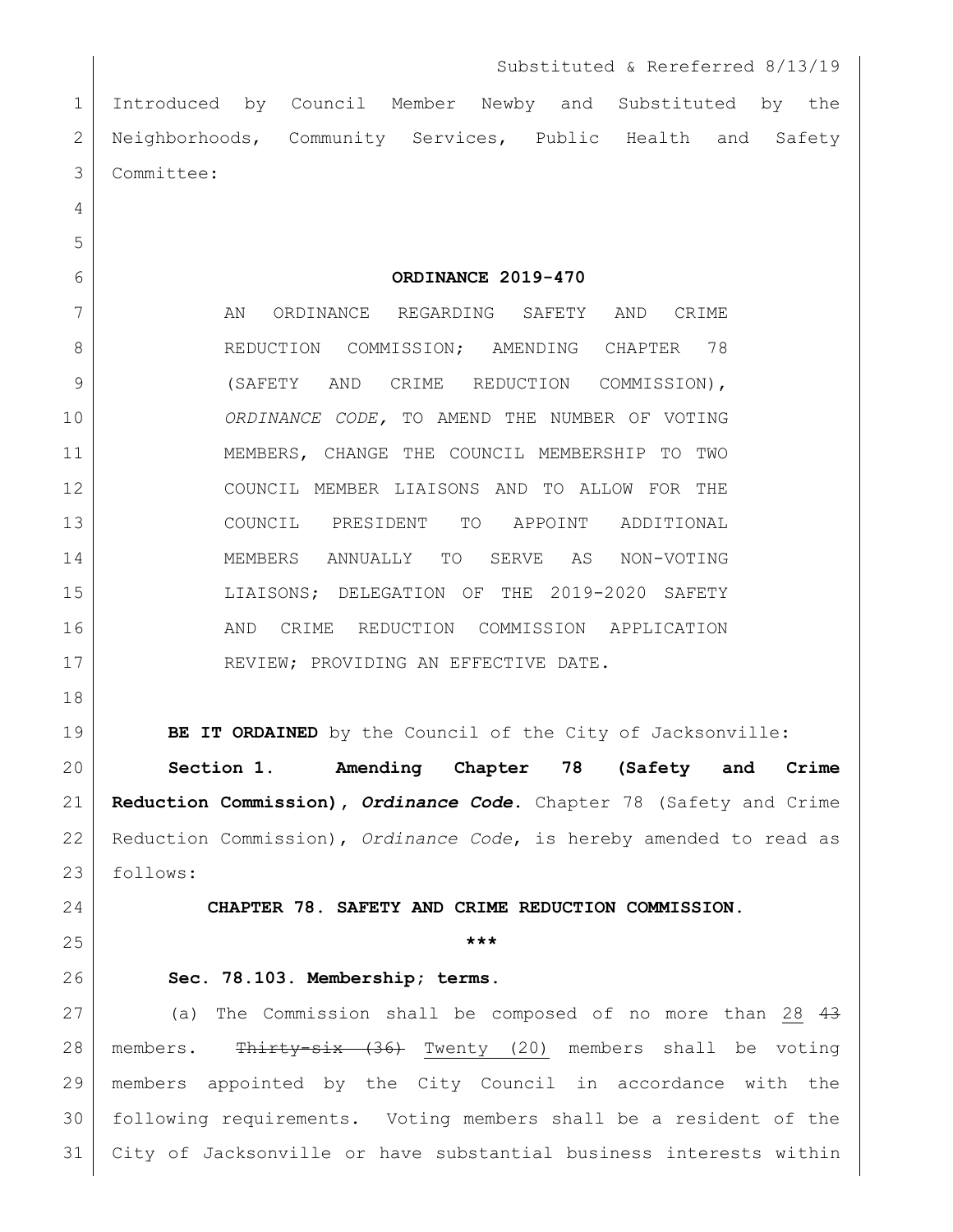## Substituted & Rereferred 8/13/19

 the City (either employed by a business located in the City or 2 volunteer, affiliate or serve on the board for an organization whose principal place of business is Jacksonville). Voting members 4 shall serve staggered two-year terms, commencing July 1, but shall 5 serve until their successors are appointed and confirmed. Of the initial appointments, 18 10 voting members shall serve for one year 7 terms, and  $\frac{18}{10}$  voting members shall serve for two year terms; but appointments to fill vacancies for partial terms (less than 50% of a full term) and initial appointments under the preceding sentence for less than two years shall not be deemed to be full terms. No voting member shall serve more than two full consecutive terms. Voting members appointed pursuant to this paragraph (a) shall serve 13 at the pleasure of the Council and may be removed at any time by the Council.

15 (b) Additionally, one member of two City Council Members 16 shall be appointed each year by the Council President as liaisons, 17 and shall also be non-voting members. The term for the City 18 Council member shall be a one (1) year term, but the Council 19 President may appoint a City Council member for an additional 20 consecutive one (1) year term.

21 (c) Six (6) additional members shall be non-voting liaison 22 members and designated as follows:

 $- 2 -$ 23 (1) A representative from the Mayor's Office; 24 (2) A representative from the Jacksonville Sheriff's Office; 25 (3) A representative from the State Attorney's Office; 26 (4) A representative from the Public Defender's Office; 27 (5) A representative from the Kid's Hope Alliance; and 28 (6) A representative from the Duval County Public Schools. 29 Liaisons shall be designated by their organization to serve 30 either annually or for two-year increments. The Council President 31 may appoint additional members annually to serve as non-voting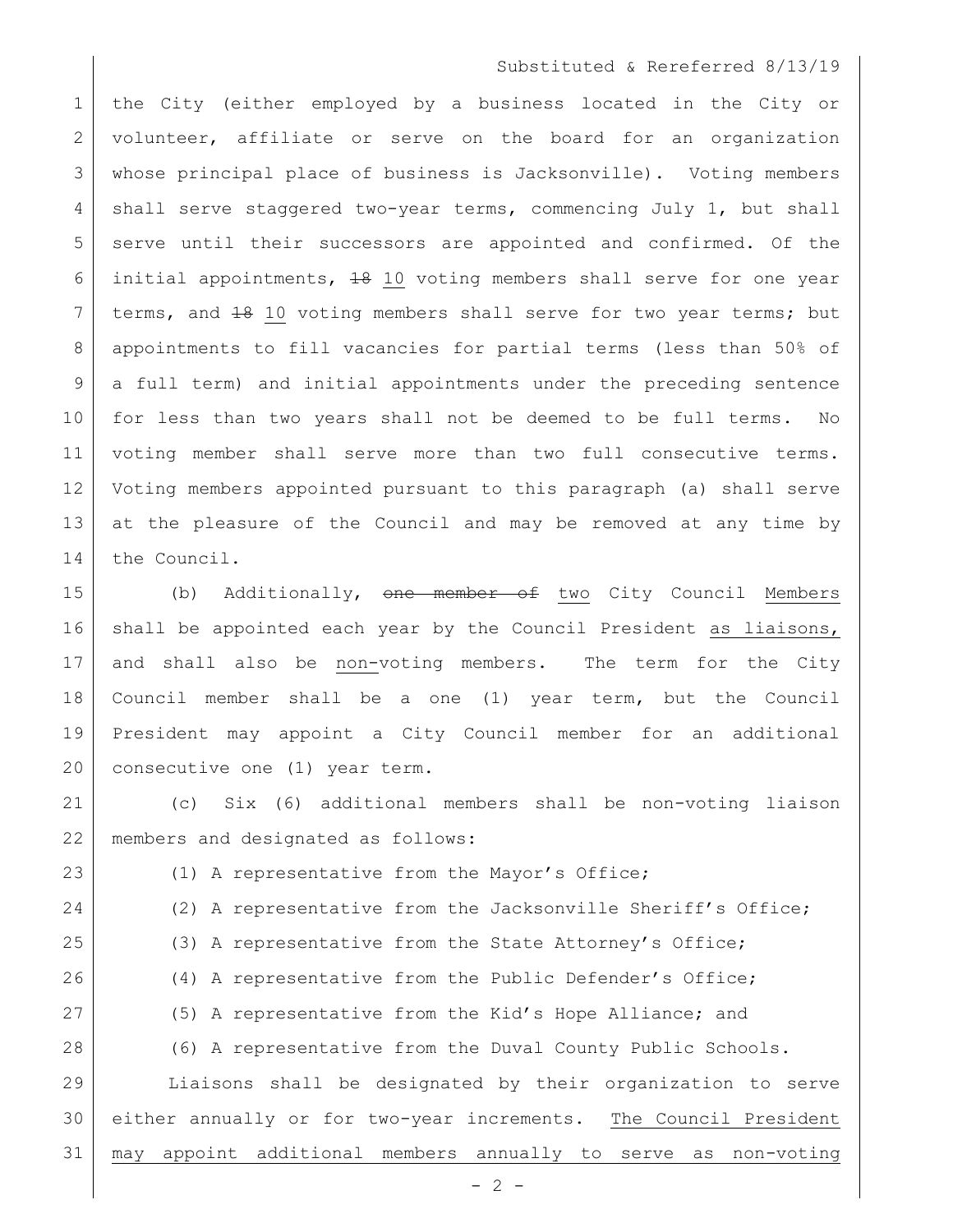Substituted & Rereferred 8/13/19

 liaisons such as youth representatives, victim advocate 2 representatives or other persons with subject matter expertise that can assist the Commission.

**Sec. 78.104. Organization; administrative support.**

 (a) *Officers.* The Council President shall select the initial chairperson of the Commission from among its members to 7 serve for a one-year term commencing on July 1. Thereafter, the Commission shall select from its membership a chairperson from among its members to serve for a one year term commencing each July 1. Each year the Council President shall select the vice- chairperson, who shall be the City Council member appointed by the Council President. The chairperson shall serve no more than 2 consecutive one year terms. The Commission may create and fill such other offices as it may deem necessary or desirable. The Commission, through its chair, may also create subcommittees to 16 study certain matters or topics in greater detail.

 (b) *Rules of procedure***.** The Commission shall establish rules of procedure necessary to its governing and the conduct of its affairs, consistent with the applicable provisions of the 20 Ordinance Code.

 (c) *Voting; quorum.* All decisions and recommendations of the Commission shall require a concurring vote of a majority of the 23 voting members present. Nineteen (19) Eleven (11) voting members shall constitute a quorum. Tie votes shall result in the subject agenda item being continued to the next meeting of the Commission.

**\*\*\***

 **Section 2. Delegation of the 2019-2020 Safety and Crime Reduction Commission Application Review.** At a noticed meeting on August 1, 2019, Council president Wilson requested that Council Member Newby, as a member of the 2019 Safety and Crime Reduction Task Force, review and vet the applications of potential members of

 $- 3 -$